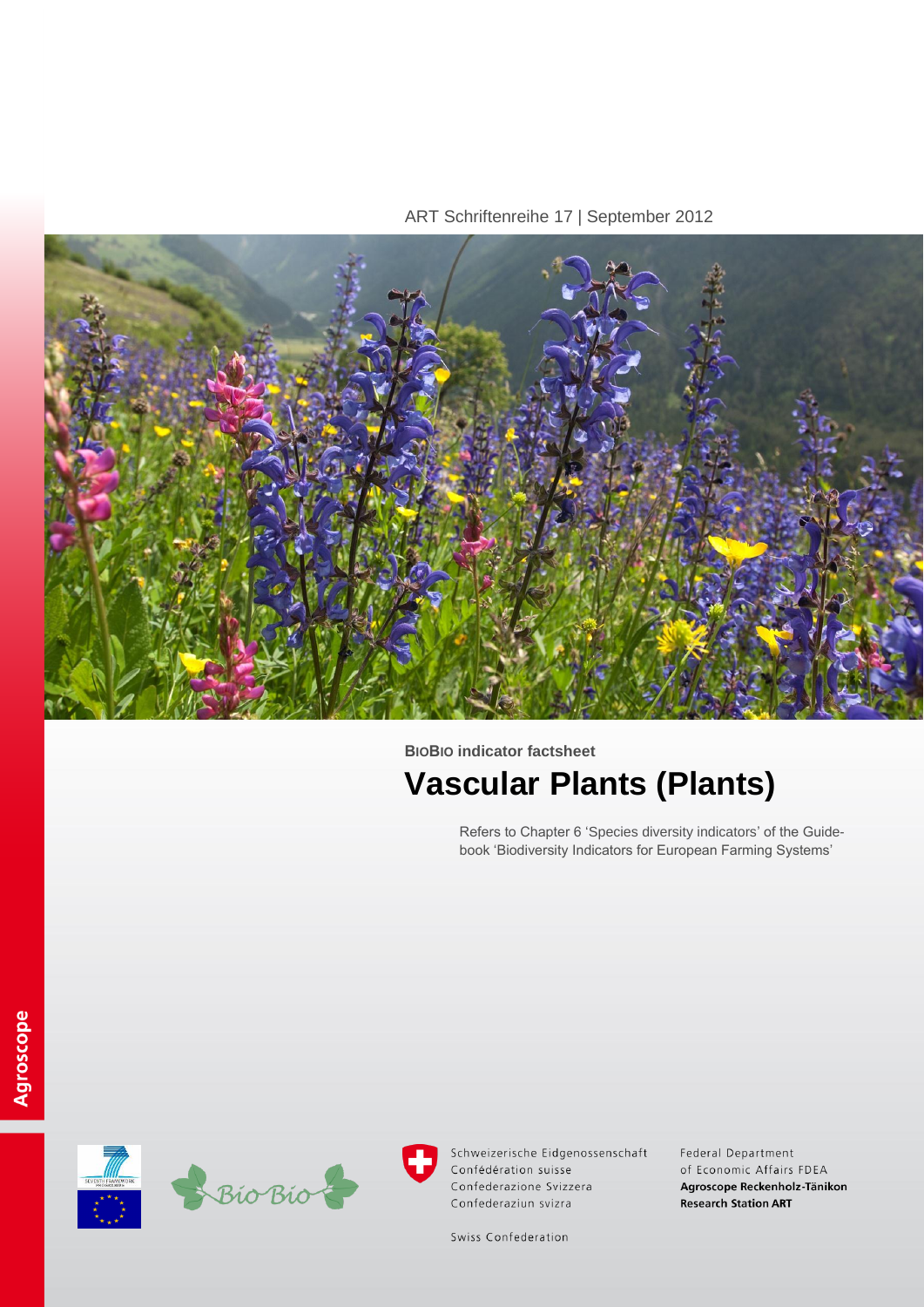# **Vascular Plants (Plants)**

#### **Description**

Vascular plants are primary producers which dominate most terrestrial ecosystems, shaping our physical environment and forming the basis of food chains. They constitute an important part of agricultural landscape biodiversity and provide food, shelter, breeding sites, refuges, etc. for a wide range of other organisms. Most mammals, birds, invertebrates and insects are directly or indirectly dependent on one or more plant species and diversity of plants may therefore indicate diversity of other organisms. Since vascular plants are dependent on particular conditions for growth, each species can indicate the occurrence of a specific set of environmental conditions, such that changes in the environment are reflected in changes in plant abundance or distribution. Thus, plants act as a **state indicator** and over time can be used as a **change indicator**. Compared to many species groups, there is a relatively high level of knowledge about vascular plants, regarding their taxonomy, habitat requirements, present distribution and trends of change. There is a vast and accessible literature on plants in most countries, and many professionals and amateurs, who are experienced in species identification.

#### **Surveyor skills**

Vegetation surveys require botanical expertise. The indicator is based on the habitat mapping and needs basic GIS and ecological skills. Surveyors must be familiar with the use of handheld GPS to retrieve stored co-ordinates of sampling plots.

#### **Data collection method**

The vegetation surveys are undertaken in plots. One vegetation plot is placed in each of the habitat types identified on the farm during the habitat mapping, i.e. one vegetation plot per habitat type. The plot size is dependent upon whether the plot is placed in an areal or a linear feature. The basic recording procedure is the same for all types of plots<sup>1</sup>. It is important to place the vegetation plots in the centre of the element concerned to avoid edge effects. Plots in areal features are 100  $m<sup>2</sup>$ , placed in the centre of the element and set up using survey poles with strings forming the diagonals of the square. The diagonals should be orientated carefully at right angles and the plot should be orientated with the strings on the north-south and east-west axes. Four nested plots of respectively 4 m<sup>2</sup>, 25 m<sup>2</sup>, 50 m<sup>2</sup> and 100 m<sup>2</sup> are laid out. Firstly, all species are recorded from the inner nested plot. When the inner plot has been completed the second nested plot is examined and any additional species are recorded. Each additional nested plot is examined in this way. Cover estimates are only made for the whole plot when all sizes of nested plots have been completed. All vascular plants, but not bryophytes or lichens are recorded. In the case of linear elements, the plot is 1 x 10 m and it is laid out along the feature.



*Species rich grassland (Freising, Germany) and vegetation survey in the German case study. Photos: Sebastian Wolfrum, TUM*

#### **Calculation method**

The basic comparator is the total number of species per habitat. This can be used to represent the number of species per farm or geographic region for general comparisons at each of these spatial scales and over time by aggregation of the number of species found in habitats. Estimates of the species richness of farms can be calculated from the species lists obtained for habitats (gamma, alpha, area weighted, rarefied and Chao estimated richness).

#### **Synergies with other indicators**

There is a relationship with the indicator farm gamma species richness of 'Wild Bees and Bumblebees' (8 of 12 case studies), of 'Spiders' (in 7 of 12 case studies) and of 'Earthworms' (in 3 of 12 case studies). In most of the farms, plant species richness was not significantly correlated to indirect management indicators recorded at farm level. However, 'Total Nitrogen Input' as well as 'Pesticide Use' had a negative correlation with the plant species richness in the German case study. In three case studies (Germany, Wales and Switzerland) 'Mowing Timing' was positively correlated with plant species richness. Among the habitat diversity indicators, 'Habitat Richness' was significantly positively correlated to the plant species richness in 9 case studies. Species richness was noticeably related to 'Tree Cover' and sub-indicators in Austria. The 'Percentage of Farmland with Shrubs' was positively correlated to the plant species richness in 3 of 12 case studies.

l

Dennis P. et al. 2012. Biodiversity in organic and low-input [farming systems.](http://www.biobio-indicator.org/deliverables.php) ALTERRA Report 2308.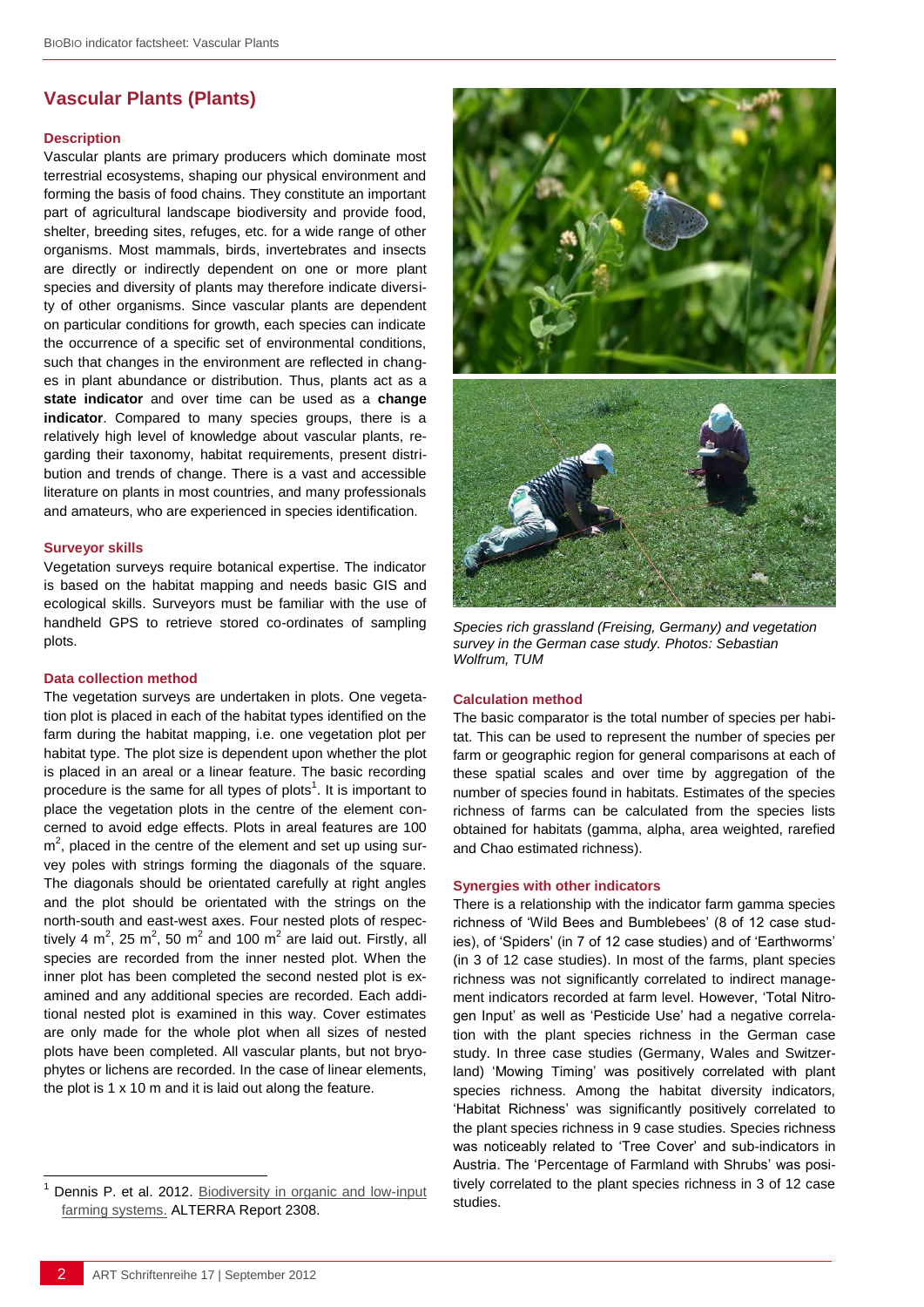



#### *Distribution of indicator 'Vascular Plants'.*

*Each point displays the indicator value of a farm. Farms are grouped in the respective case studies. yellow: field crops & horticulture in Austria, France and the Netherlands, green: specialist grazing livestock in Bulgaria, Switzerland, Hungary, Norway, Wales and Dehesa in Spain,blue: mixed crops & livestock in Germany, pink: permanent crops in Italy and olives in Spain. The colored box contains the values of 50 % of the farms of a case study. The line marks the median.*

#### **Estimated effort and costs (labour effort required, analysis)**

For the vegetation survey field work is required. Additional lab work may be required for species determination. The time effort for the vegetation surveys ranges between 0.4 and 5.1 hours of fieldwork per plot (3.2 hours on average), depending on the complexity of the farm in terms of habitat types and on the travel time between the dispersed fields.

#### **Plant species richness change as an indicator**

A change in indicator value (change in state) may indicate pressures on biodiversity, e.g. increased nitrogen input or pesticide use. A decrease in plant species per farm can also be a response to land use changes, such as on the one hand the change from extensive farming to intensive production systems or on the other hand the abandonment of farming. Positive changes in state may be a response to the application of agri-environmental policies, e.g. increased proportion of semi-natural habitats, nature friendly management practices or reduced input of fertilizers and pesticides.

#### **Interpretation**

Interpretation of plant species richness is straightforward. A higher indicator value is normally connected to higher biodiversity. However, there is no information on population structure and species composition. This means that there is no information as to whether an increase in indicator values maybe due to valuable or endemic plants or habitat generalists or neophytes. To derive information on the quality of composition or conservation values etc. sub-indicators or



*Sown flower strip in Switzerland, increasing plant species* 

other analyses need to be used. Plant species richness is dependent on landscape context therefore the indicator can only be interpreted in the context of the farm landscape under study.

#### **Strengths and weaknesses**

Vegetation surveys need fieldwork and prior assessment of habitats. Therefore, GIS and GPS skills are useful. Indicator values depend on timing and number of sampling replications. BioBio sampled plants once during the height of the growing season. Especially in arable crops a second assessment in early spring or in late summer (e.g. for maize) may be necessary to obtain more complete species lists and to find some of the annual plants typical for these habitats. Especially in grassland habitats management activities (e.g. mowing) prior to sampling have to be considered to avoid distorted results. However, vegetation data is independent of weather conditions and easy to collect by botanically skilled persons. There is a high relationship with other biodiversity indicators like bees or spiders and management pressures. Especially flowering plants are broadly noticed and are highly valued by both, farmers and non-farmers for aesthetic reasons. Sub-indicators can be used to assess valuable habitats or habitat quality (e.g. by number of rare species).